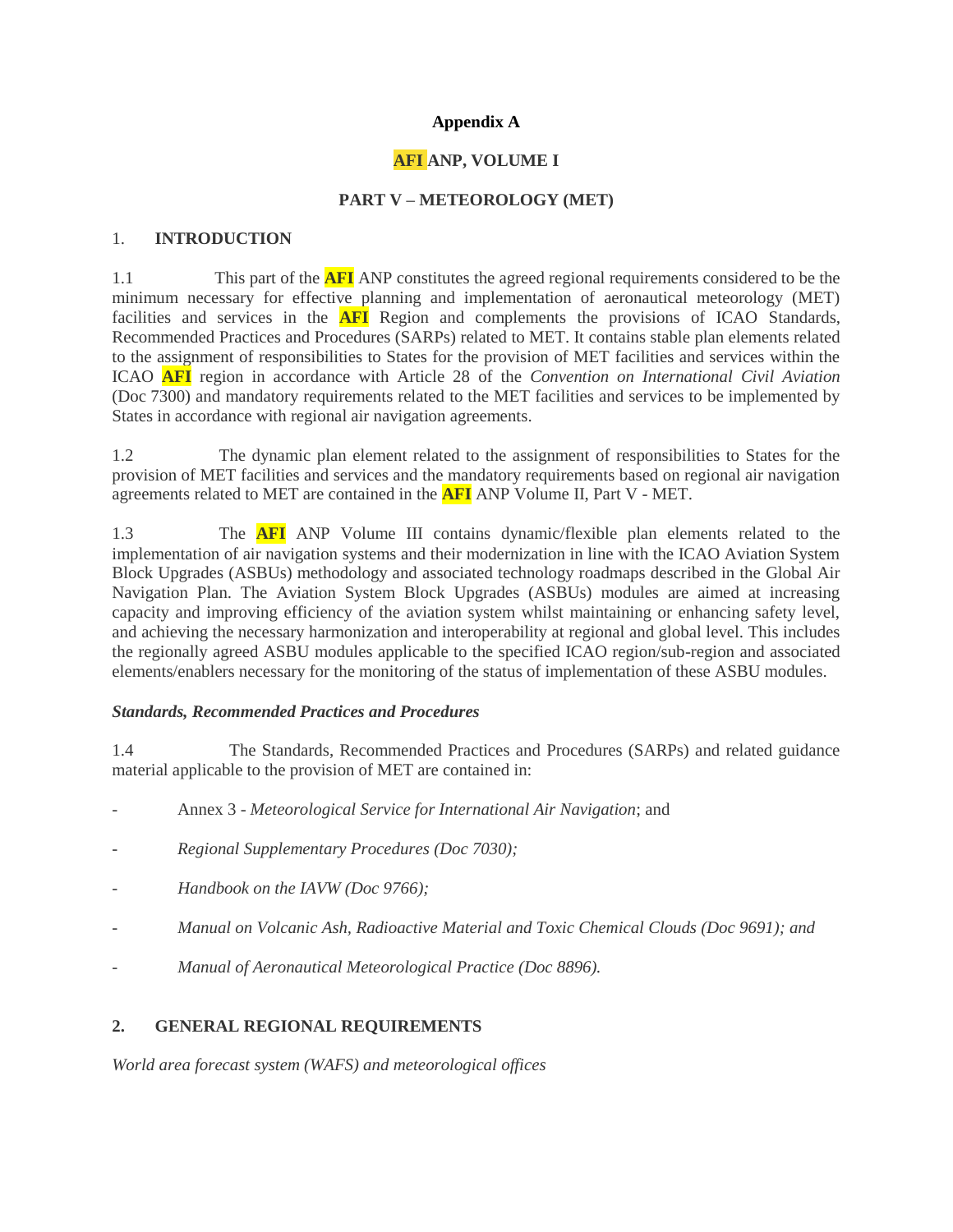2.1 In the **AFI** Region, WAFC **, London** has been designated as the centre for the operation of the aeronautical fixed service satellite distribution system / WAFS Internet File Service (SADIS and/or WIFS) and the Internet-based Secure SADIS FTP service. The status of implementation of SADIS/WIFS by States in the **AFI** Region is detailed in Volume III.

2.2 In the **AFI** Region, WAFS products in digital form should be disseminated by WAFC **,London** using the SADIS 2G satellite broadcast and the Secure SADIS FTP service and/or WIFS.

### *Volcanic Ash*

2.3 Volcanic ash advisory centre (VAAC) **,Toulouse** has been designated to prepare volcanic ash advisory information for the **AFI** Region, as indicated below. The status of implementation of volcanic ash advisory information is detailed in Volume III.

## *AFI VAAC: Toulouse VAAC*

2.4 Selected State volcano observatories have been designated for notification of significant pre-eruption volcanic activity, a volcanic eruption and/or volcanic ash in the atmosphere for the **AFI** Region to their corresponding ACC/FIC, MWO and VAAC, as indicated at **Table MET I-1**. The status of implementation of volcano observatory notice for aviation (VONA) is detailed in Volume III.

#### *Tropical Cyclone*

2.5 Tropical cyclone advisory centre (TCAC)*, La Reunion* has been designated to prepare tropical cyclone advisory information for the **AFI** Region, as indicated below. The status of implementation of tropical cyclone advisory information is detailed in Volume III.

## **AFI TCAC: La Reunion**

#### **3. SPECIFIC REGIONAL REQUIREMENTS**

3.1 *TBD (if necessary)*